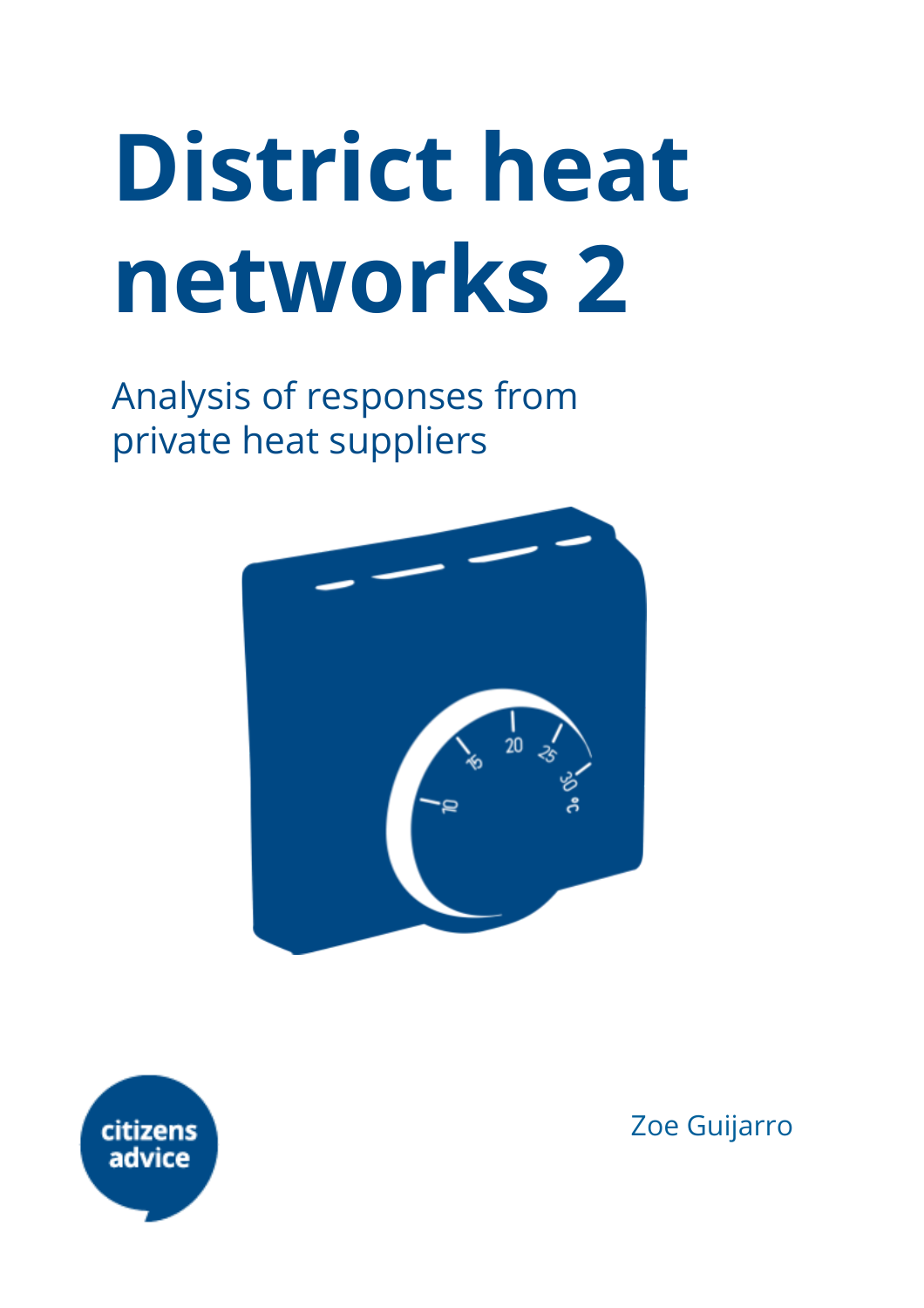### **Contents**

<span id="page-1-8"></span><span id="page-1-7"></span><span id="page-1-6"></span><span id="page-1-5"></span><span id="page-1-4"></span><span id="page-1-3"></span><span id="page-1-2"></span><span id="page-1-1"></span><span id="page-1-0"></span>

| <b>Summary</b>                                      | 02 |
|-----------------------------------------------------|----|
| <b>Introduction</b>                                 | 04 |
| 1 Heat supply agreements                            | 07 |
| <b>2 Heat tariffs</b>                               | 08 |
| <b>3 Metering</b>                                   | 10 |
| <b>4 Debt and arrears</b>                           | 11 |
| <b>Conclusions and recommendations</b>              | 13 |
| <b>Appendix A - questionnaire</b>                   | 16 |
| <b>Appendix B - snapshot of customer complaints</b> | 18 |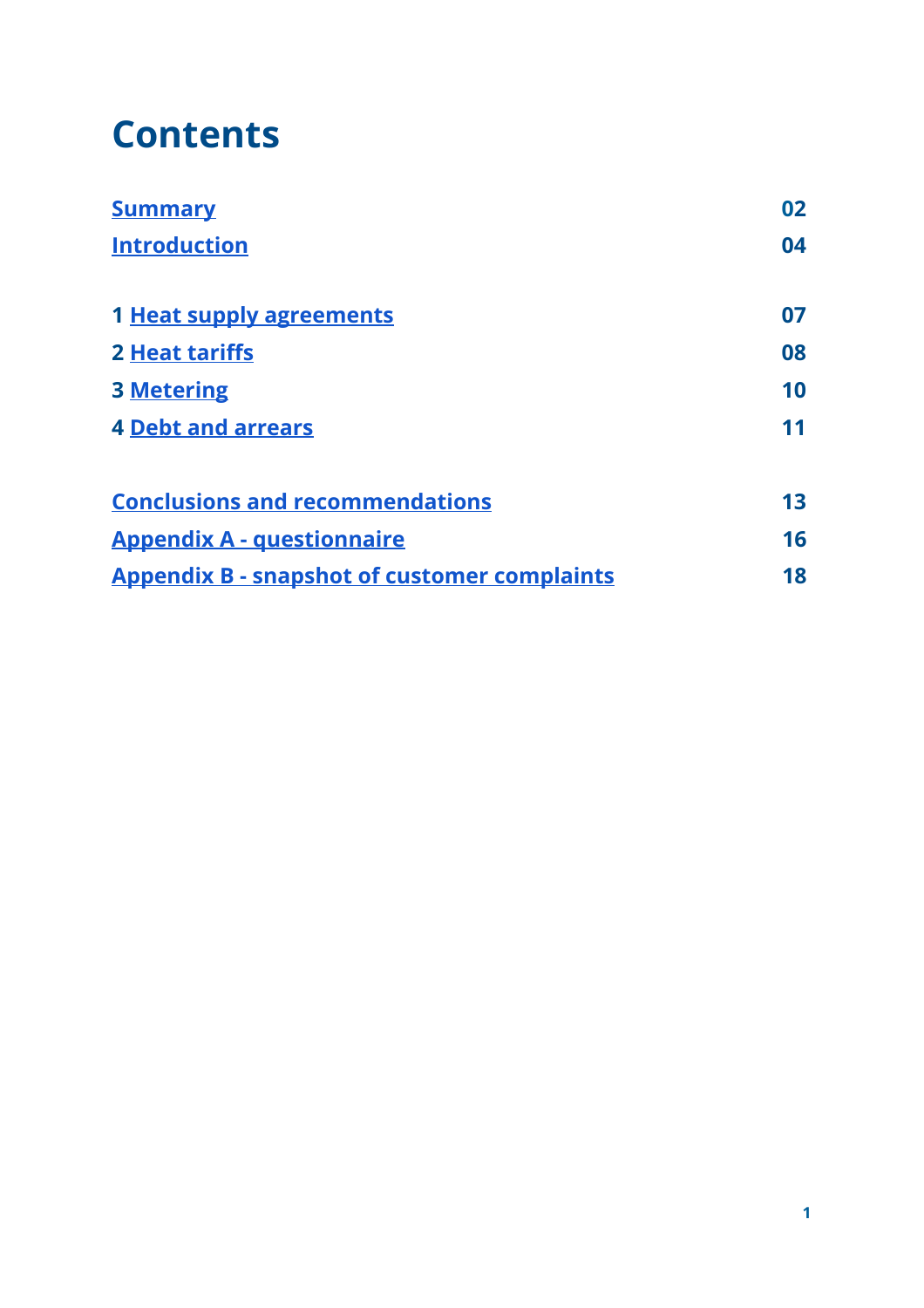### **Summary**

Heat networks are a growing energy sector but they are unregulated. These systems are natural monopolies, delivering heat to customers in homes and business across Great Britain without the benefit of competition or the regulatory protections available in the gas and electricity markets.

The government has made clear its support of the continued development of this sector and so, in this analysis we set out to understand how some of the biggest heat suppliers are approaching customer service in four key areas: supply agreements (contracts), tariffs, metering and debt and arrears.

### **Findings**

**The calculation and availability of heat tariffs varies widely from supplier to supplier.** 70% of heat networks only offer a single tariff and there is no set formula for how suppliers should calculate their tariffs or what items should be included.

**Heat customers have less choice when it comes to meter type.** Some customers prefer to have the option of a pre-payment meter (PPM) in order to help them budget. However, differences in heat network systems mean that some customers are not able to have a choice of meter type, regardless of their needs. Only 50% of customers supplied by our survey respondents had a choice of meter.

**In most cases consumers cannot disconnect entirely from a heat network without incurring future costs.** Unlike gas and electricity customers, heat customers cannot switch supplier. Only three of the seven suppliers allow customers to opt out at all and two of those stated customers would incur disconnection charges.

**Overall level of debt and arrears is low but the average levels range widely across networks.** It is encouraging that levels of debt and arrears in heat networks remains low at an average of 1.45% in comparison to the gas and electricity averages of 3.4% and 3.1% respectively.

### **Recommendations**

1. The Competition and Markets Authority should launch a study into the lack of choice and control for consumers in the district heat sector.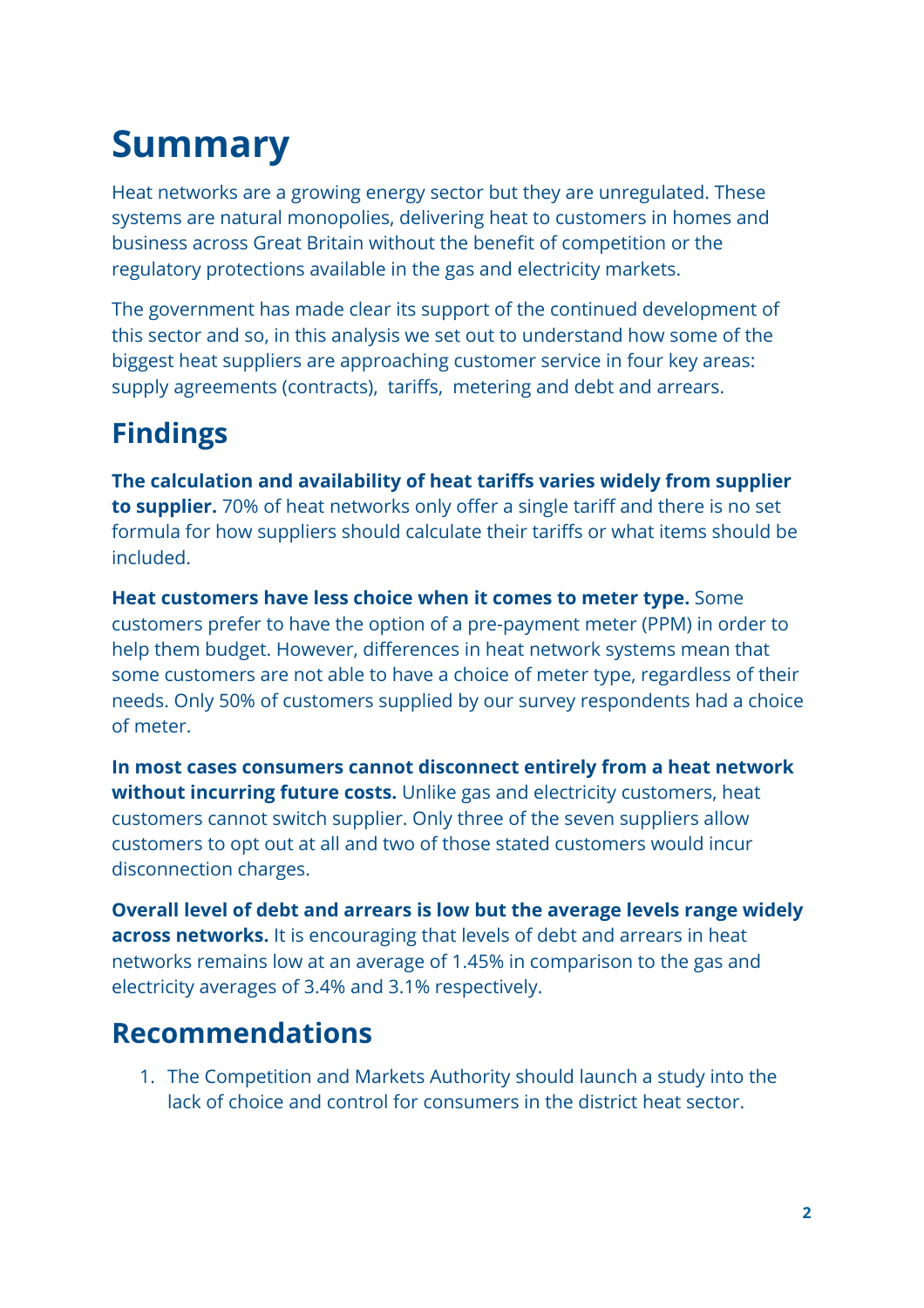- 2. The Heat Trust should develop best practice regarding the way in which heat tariffs recover costs through both standing and variable charges to consumers.
- 3. Where systems allow, heat suppliers should be providing customers with a choice of PPMs. Where a customer chooses to have a PPM installed it should be at no additional cost to the consumer.
- 4. The Government should build upon the latest evidence and work already undertaken on consumer protection to develop and deliver regulation for the heat sector in the long-term to ensure adequate, and consistent, protection for all heat customers.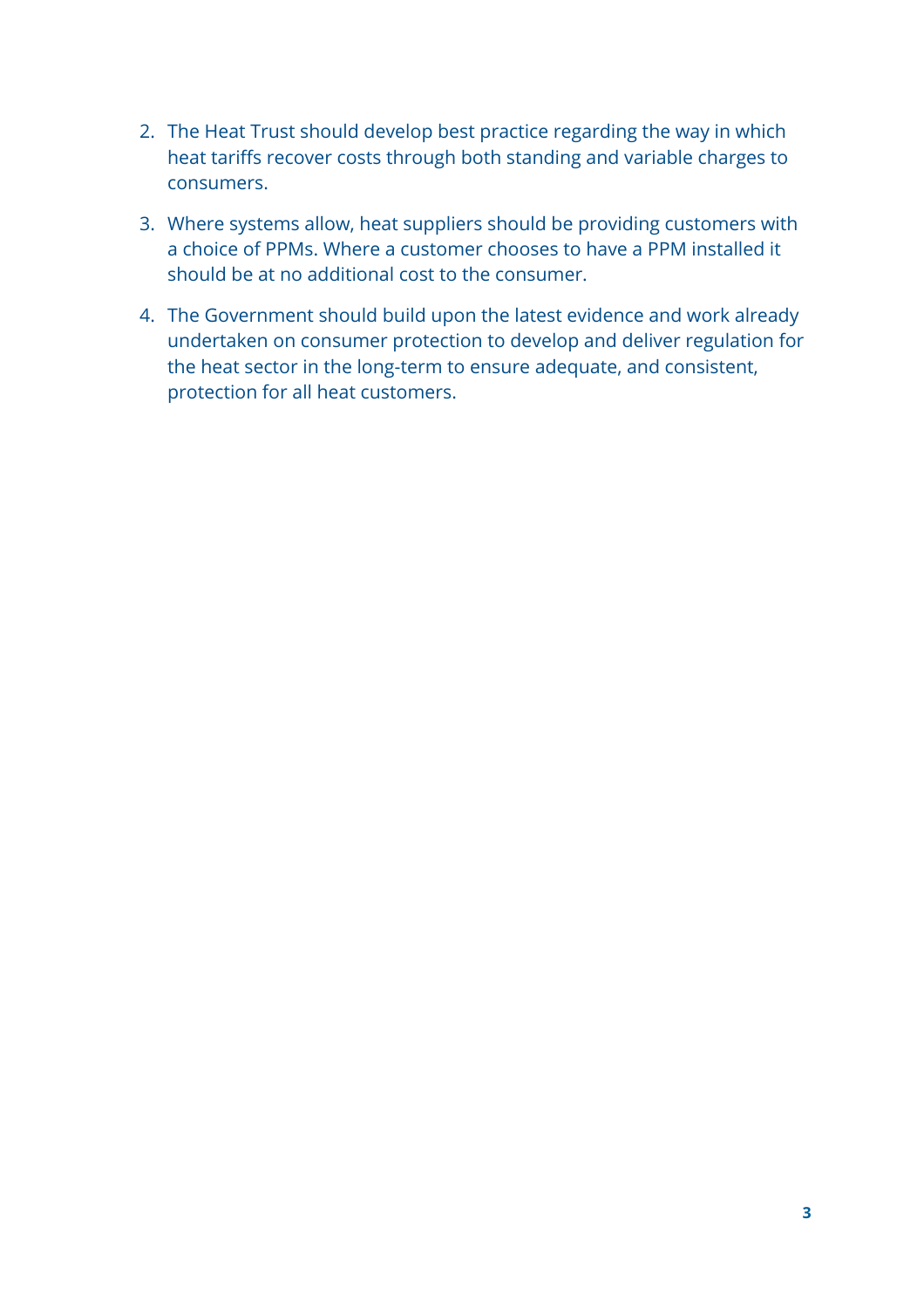### **Introduction**

Through the Climate Change Act (2008) the UK has committed to decarbonising the energy delivered to our homes and businesses. This will mean changes to both the sources of fuel we use to generate the energy supplied to our homes, and the technologies used in the home to make use of that energy. These changes will affect us all and Citizens Advice wants to ensure the transition to a low-carbon energy future is affordable, safe, accessible and fair for all energy customers.

The delivery of heat to homes using heat networks (also called 'district heating') has been identified by the Committee on Climate Change (CCC) and the government as a key technology to support the decarbonisation of heat.

The use of heat networks to provide heat to homes can be traced back to the beginning of the twentieth century. The UK experienced a brief rush to installing type of heating in buildings during the mid-twentieth century but take up was limited.

Today, heat networks are experiencing a renaissance as a means to deliver heat to homes and businesses with a lower carbon content than individual heating systems. The most recently available figures<sup>1</sup> estimate that around 2,000 heat networks in the UK are supplying heat to approximately 210,000 homes and 1,700 commercial and public buildings<sup>2</sup>. A further 150 schemes are known to be under development<sup>3</sup>. In addition, analysis using figures from the CCC suggests that by 2030 one million homes $4$  would need to be connected to heat networks in order to deliver on UK carbon targets. Other reports suggest this should be higher, closer to 2 million homes by 2030, and decarbonisation of heat would be more cost-effective if focused on heat networks rather than individual low-carbon heat systems such as heat pumps<sup>5</sup>.

<sup>1</sup> Heating networks were required to notify the National Measurement Office of their existence by December 2015 and this figure should be updated by December 2016, providing a more robust number.

<sup>2</sup> DECC (2013), *The future of heating: meeting the challenge,*

[https://www.gov.uk/government/uploads/system/uploads/attachment\\_data/file/190149/16\\_04-D](https://www.gov.uk/government/uploads/system/uploads/attachment_data/file/190149/16_04-DECC-The_Future_of_Heating_Accessible-10.pdf) ECC-The Future of Heating Accessible-10.pdf pp 39.

<sup>3</sup> DECC (2015), news article, *£7m boost to heat industry innovation*,

<https://www.gov.uk/government/news/7m-boost-to-heat-industry-innovation> [accessed 05/11/15]

<sup>4</sup> WWF (2014), *Warm homes not warm words,*

[http://assets.wwf.org.uk/downloads/wwf\\_heat\\_report\\_summary\\_web.pdf?\\_ga=1.223494811.1661](http://assets.wwf.org.uk/downloads/wwf_heat_report_summary_web.pdf?_ga=1.223494811.1661905323.1413989380) [905323.1413989380](http://assets.wwf.org.uk/downloads/wwf_heat_report_summary_web.pdf?_ga=1.223494811.1661905323.1413989380)

<sup>5</sup> Policy Exchange (2016) *Too hot to handle?*

<https://policyexchange.org.uk/wp-content/uploads/2016/09/too-hot-to-handle-sept-16.pdf>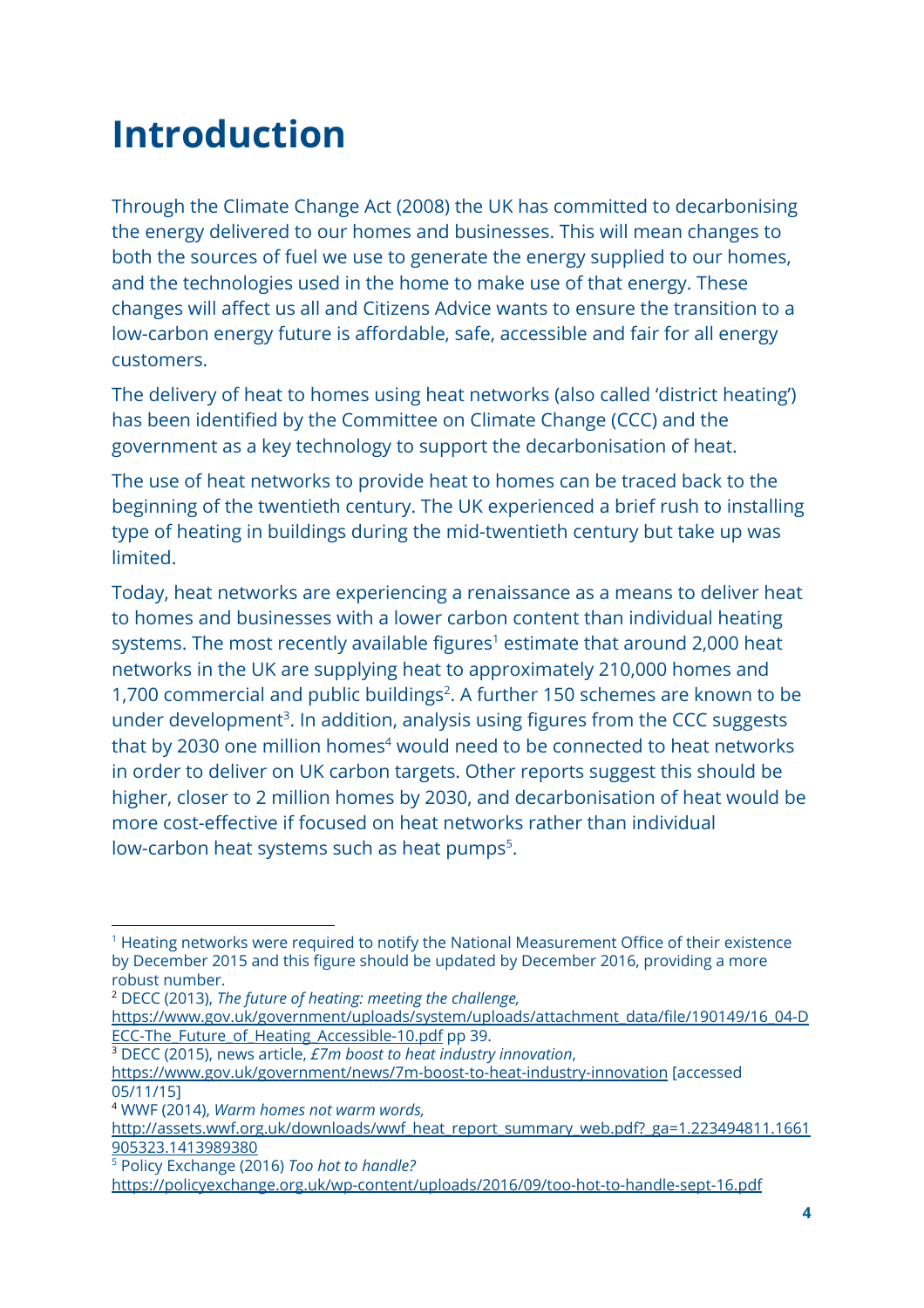Unlike the gas and electricity sectors, the delivery of heat to homes is not regulated. People receiving heat in this way do not receive the same protections as those heating their homes using individual gas boilers or electricity. Heat customers are unable to switch and are obliged to sign up to long-term contracts (usually 20 years or more). This means consumers do not benefit from any form of competition and are at risk of paying more for their heat in comparison to alternative technologies. Finally, people on heat networks do not have automatic access to a dedicated alternative dispute resolution (ADR) scheme (i.e. they cannot seek redress from the energy ombudsman) if they have a complaint that cannot be resolved directly with their supplier<sup>6</sup>.

#### **Citizens Advice's role**

Citizens Advice is concerned about the lack of consumer protections for heat customers. There is no indication that Government will regulate this growing sector in the near future and has instead supported the creation of an industry-led, voluntary consumer protection scheme: the Heat Trust<sup>7</sup>.

The Heat Trust was launched In November 2015 and while Citizens Advice welcomes the potential of the scheme as a means to improve the consumer experience of district heating, we remain concerned that it is purely voluntary. At present we see little evidence that heat suppliers will be compelled to join the Heat Trust in the future. However, it is worth noting that the scheme cannot set any guidance regarding reasonable costs to consumers or length of contracts, two of the biggest concerns to consumers $8$ .

Over the last year Citizens Advice has seen an increase in contacts to its consumer helpline about heat suppliers. The lack of specific regulation for the heat sector limits the options Citizens Advice has to help these customers. As the heat sector grows there will likely be a greater number of households struggling to get help when they need it.

Having a warm home is vital to the health and well-being of its occupants. Vulnerable consumers are those most at risk and without adequate consumer protection could suffer a high level of detriment.

<sup>&</sup>lt;sup>6</sup> Unless their supplier and scheme is part of the Heat Trust consumer protection scheme.

<sup>7</sup> <http://www.heattrust.org/>

<sup>&</sup>lt;sup>8</sup> Based on calls received by the Citizens Advice consumer service telephone line.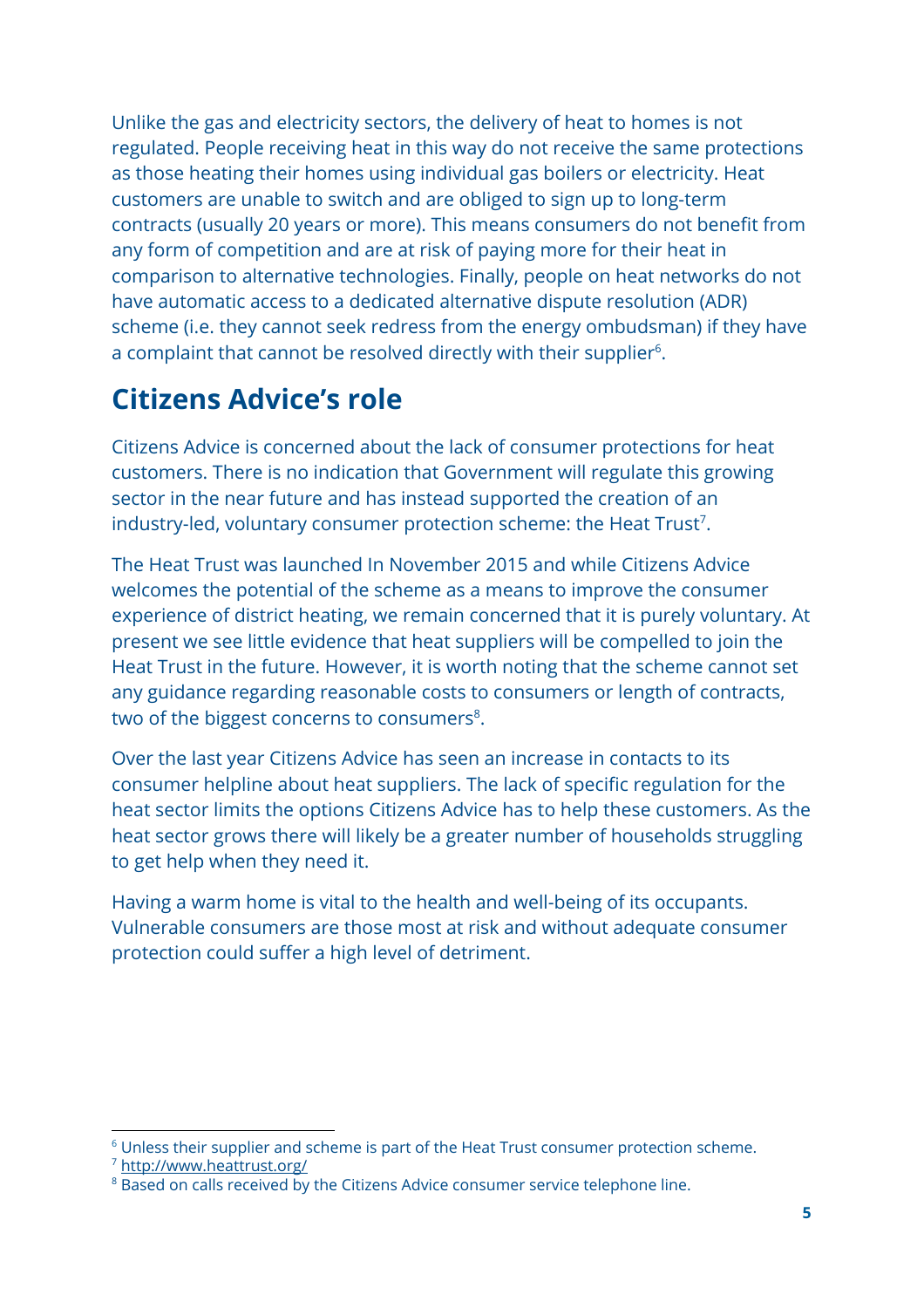### **About this research**

In May 2016 Citizens Advice issued an information request to 7 private heat suppliers<sup>9</sup> known to be operating district heating networks in England, Wales and Scotland. The aim of this request was to build a clearer picture of the services being provided to heat customers. This information helps us to identify the areas consumers might have most difficulty with as well as note any areas of best practice that should be replicated across the sector. A list of the the questions asked are attached in annex 1.

All 7 suppliers responded to our request<sup>10</sup> and we are grateful to them for taking the time to do so. All information in this summary that relates to individual suppliers will remain confidential unless already publically available from that supplier<sup>11</sup>.

<sup>&</sup>lt;sup>9</sup> Private companies operating and billing customers directly. Their networks will, however, have a mixture of private homeowners and tenants as well as social housing tenants.

<sup>10</sup> Brookfield Utilities, Engie, Eon, Pinnacle (Loka Energy Ltd) SSE, Switch2 and Vital Energi.

<sup>&</sup>lt;sup>11</sup> Such as on the supplier's website or in another public report.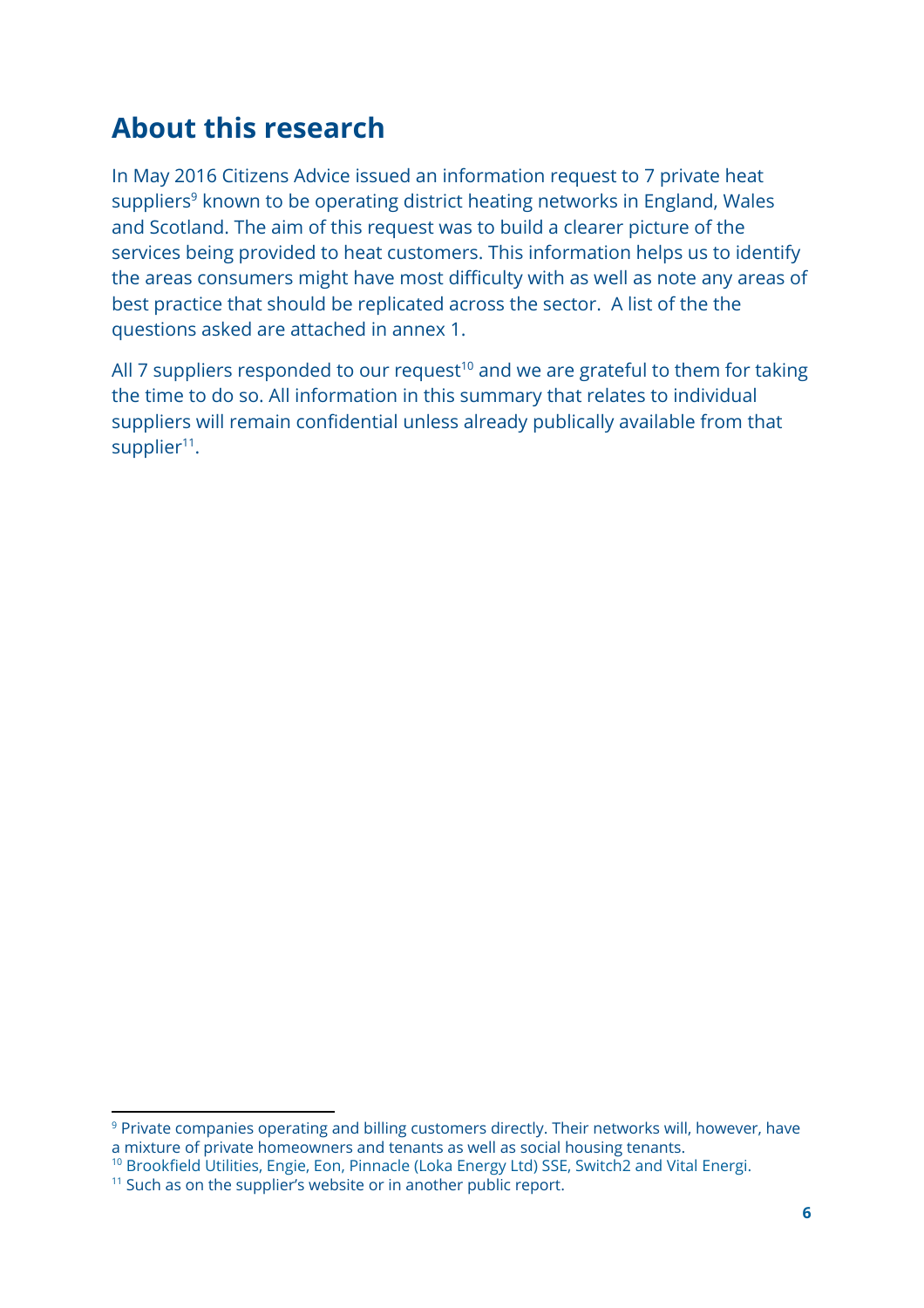### **1. Heat supply agreements**

Most heat networks require that connected householders sign a long-term contract. These contracts can be 20 years or more if the supplier deems it necessary to offset any risk and recover their investment. Long-term contracts with no option to switch puts all the control in the hands of the supplier and none with the customer.

Customers are unable to receive any of the benefits of competition (heat networks are effectively monopolies) such as downwards pressure on prices or choice of supplier. While we understand that there may be good reasons on the part of the supplier for long-term contracts, we have considerable concern about the balance of power in this relationship.

To better understand how prevalent the lack of choice is for heat customers, we asked suppliers if they allowed their customers to opt out of receiving heat from their network. Three suppliers stated that they allow customers to opt out while the other four said they do not.

Two of the three suppliers that allow opt out charge the customer the costs of disconnection. In the case of the third supplier it was not clear if they charge for the removal of equipment but they did state that the customer would continue to be charged the fixed cost elements of any heat bill (standing charge).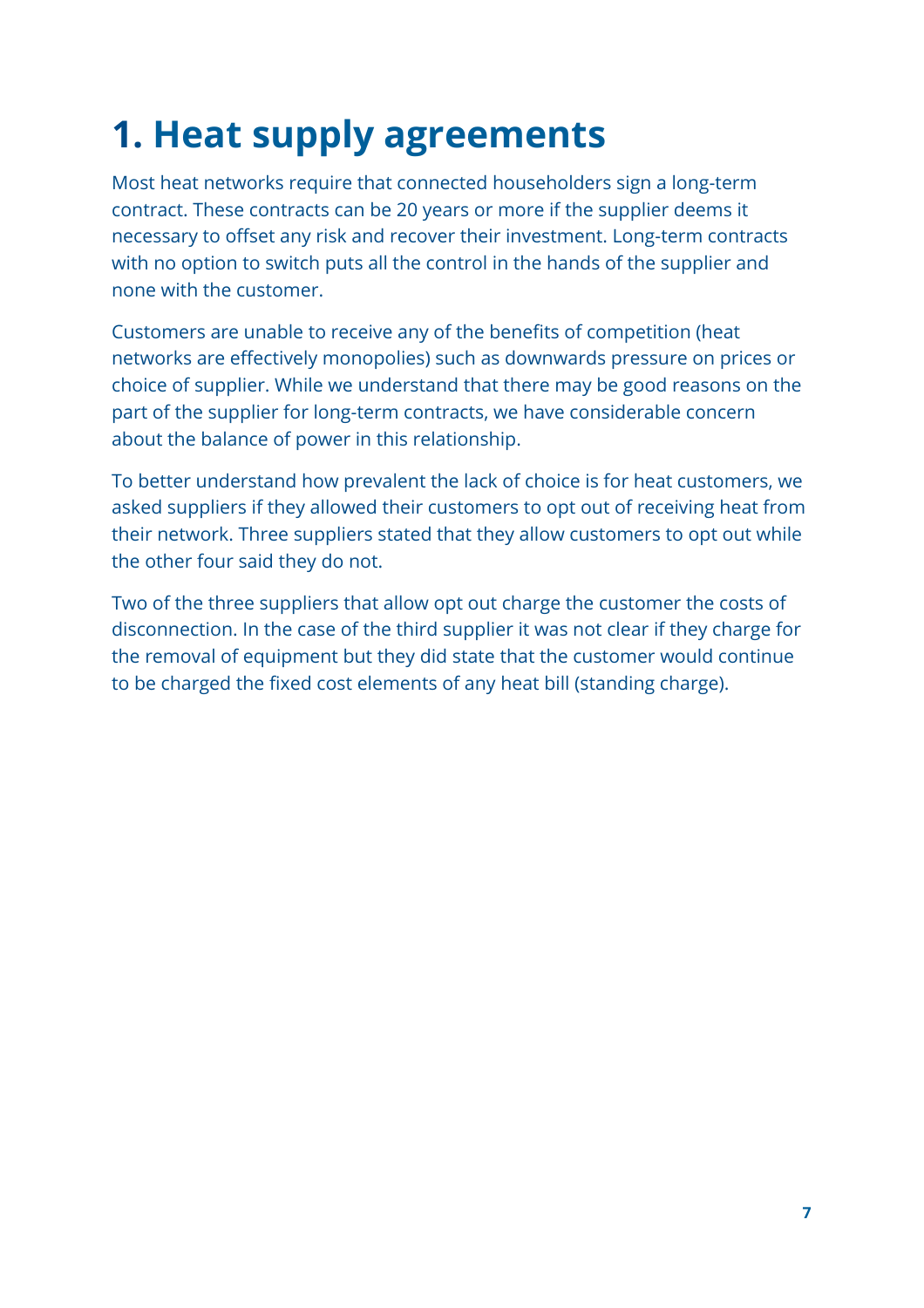### **2. Heat tariffs**

Heat customers generally receive bills in the same way as gas and electricity customers. A heat bill is usually made up of a unit rate (applied to each unit of heat used) and a standing charge. Standing charges are generally applied to cover any repair and maintenance of the heat network, and for the future replacement of equipment to ensure continuous running of the system.

### **Availability of tariffs**

Unlike the gas and electricity suppliers we found there to be a limited choice of tariffs for consumers, with the majority providing no choice at all. 70% of the schemes we surveyed only had a single tariff for domestic customers. Two respondents did offer multiple tariffs. Choices were often either a standard tariff (as is common in the retail energy sector) or tariffs based on whether the customer had high or low usage. One supplier also provides a tariff for social housing residents.

Low usage tariffs tend to have a lower standing charge to reflect that the customer's use will have less of an impact on overall system repair, maintenance and replacement. This is the same for the social housing tariff, as the housing association will pay a proportion of the costs relating to repair and replacement while the tenant will contribute towards the servicing elements of the standing charge.

The lack of choice for the majority of customers in this sector could mean that some consumers are losing out and paying a high standing charge while using a low amount of heat. While it might be reasonable that the long-term replacement costs should be borne equally by all consumers, there is a question as to whether maintenance costs should be apportioned to better reflect the different amounts used by customers of a particular system.

### **Calculating the tariff**

We found that there are a range of approaches used by suppliers in calculating their tariffs. However, for calculating the unit rate, the majority of suppliers use the domestic gas tariffs as a benchmark. Where this calculation was explained in more detail, two suppliers (across 4 schemes) take an average of the Big 6 gas prices to set their benchmark, and in one case it is based on the best available tariffs in the market. This cost is then adjusted to account for boiler efficiency (and in some cases losses). One supplier told us that after the initial benchmark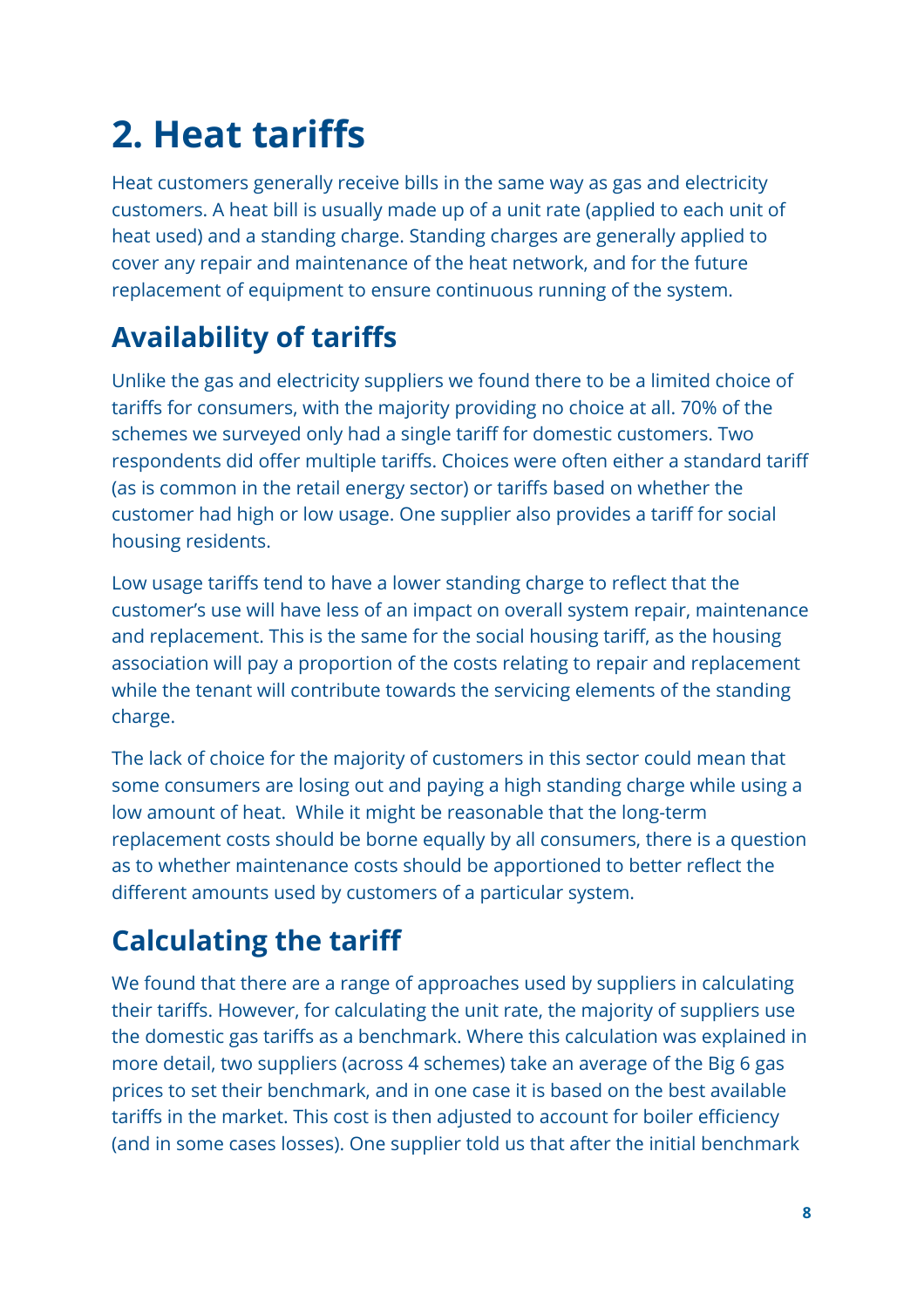the cost is adjusted according to real changes in the costs of fuel to the energy centre.

There are some common elements, across all suppliers, that make up the standing charge:

- Costs of operation and maintenance;
- Replacement costs of Heat Interface Units (HIUs) $^{12}$ ; and
- Boiler, insurance and management costs.

Most suppliers set standing charges to take account of the costs to serve customers and maintain buildings. They then link this to a measure (or measures) of inflation. The measures of inflation used include either the Consumer Price Index (CPI), the Retail Price Index (RPI) or a mix of the two.

One supplier separates out the capital replacement fund (usually the portion of the standing charge that will replace old equipment) from the standing charge, and adjusts this with inflation or BEAMA indicies<sup>13</sup>. In this case then the standing charge only accounts for the operating and maintenance costs of the system plus costs to serve customers.

Another supplier separates out two capital replacement funds within the standing charge, one to replace HIUs and one to replace common assets (boiler and pipework). This same supplier also charges a *common heat availability charge* on another site. This means they include some of the fuel costs in the standing charge rather than just in the unit rate.

The reported monthly standing charges applied to customers of these suppliers range from the lowest at £8.80 to £55.16 at the highest.

This data demonstrates not only the complexities of calculating heat tariffs but also the lack of a common, agreed standard methodology. This makes it difficult for consumers to understand what they are paying for and for consumer representatives, government and other stakeholders to assess whether the costs passed onto consumers are reasonable and fair.

<sup>&</sup>lt;sup>12</sup> A Heat Interface Unit (HIU) is a piece of kit that acts as the bridge between the central boiler of a heat network and individual homes.

<sup>&</sup>lt;sup>13</sup> BEAMA produces regular European-wide indicies for a number of industries and Labour and Material cost indicies for Electrical and Mechanical Engineering industries.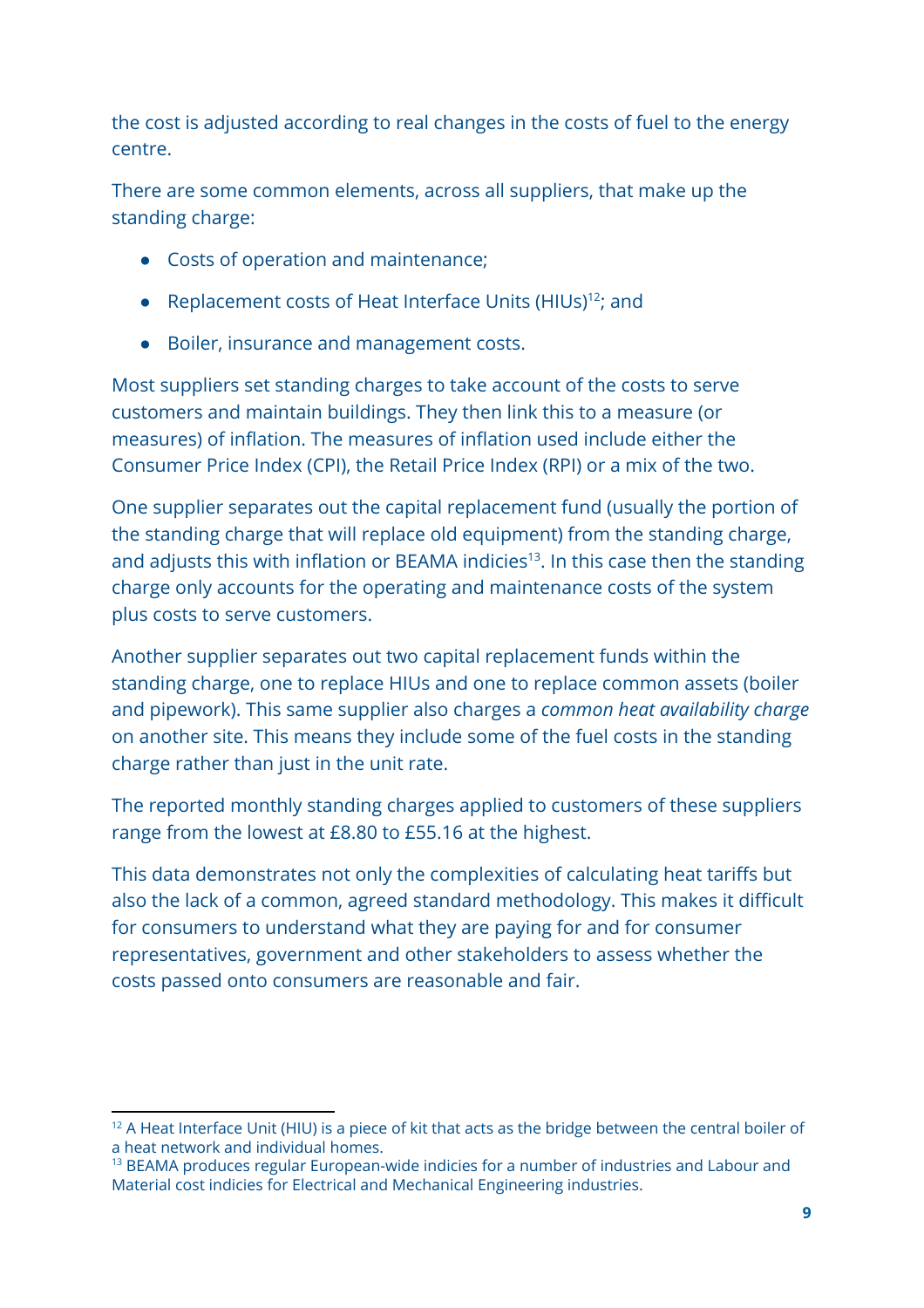## **3. Metering**

Previous research into district heat networks has found a mixed picture regarding metering. Many older systems are unmetered with customers paying a flat rate. This flat rate can be determined using a variety of calculation methods including taking into account dwelling size and occupancy levels. Newer systems tend to be metered, and with the Heat Metering and Billing Regulations 2014 now in force all new heat networks will have to provide meters to their customers.

Less clear cut is the availability of Prepayment Meters (PPMs) to customers and the costs associated with choosing them (where they do have a choice).

Our research found a 50:50 split<sup>14</sup> between consumers having a choice of prepayment meters or not. Suppliers that did not give their customers a choice told us that PPM solutions were not compatible with the metering on these specific systems, although in two cases the supplier did say this will be implemented in the near future.

Some energy consumers prefer PPMs as they allow customers to budget and more closely track how much they are spending. It is disappointing that, in some cases, heat customers are not being given the same opportunity as gas and electricity consumers.

<sup>&</sup>lt;sup>14</sup> Based on customer numbers not suppliers.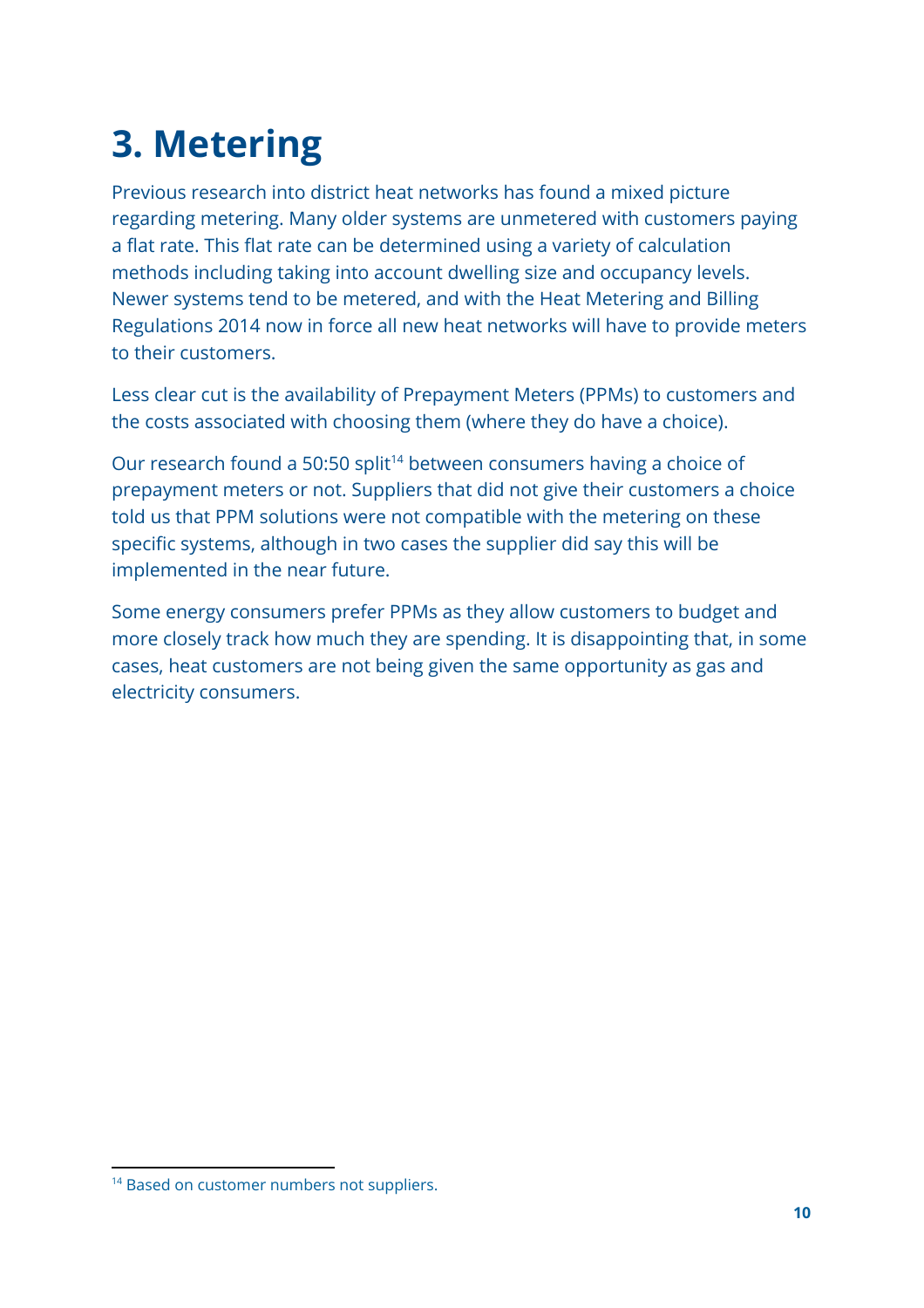### **4. Debt and arrears**

The high upfront capital required to set up heat networks means that suppliers are under pressure to recover those costs. They also need to ensure ongoing security of supply and as such also have to invest in future replacement costs. This cost recovery is necessarily reflected in the heat bill the end consumer receives. Therefore, understanding the levels of debt in the heat market is important in two regards. Firstly, debt and servicing of debt adds a further cost to the supplier (and ultimately the customer) and secondly, debt can be an indicator that there is something wrong with either the operation or business model of the heat network.

#### **Debt**

In the gas and electricity market, debt is defined as those customers who either have their PPM set to collect a debt or customers who are on a debt management plan<sup>15</sup>.

The proportion of heat network accounts in debt across all suppliers was 1.45%, this compares with 3.1% of electricity accounts and 3.4% of gas accounts. The average level of debt across all indebted customers was £167 compared to £382 for gas and £355 for electricity (Q4 2014 - see [Ofgem's SOR\)](https://www.ofgem.gov.uk/about-us/how-we-work/working-consumers/supplier-performance-social-obligations).

This may be lower due to the fact that if the scheme has newer tenants or customers then they will have had less time to build up any debt. The data on debt for heat networks is also not adjusted for any sort of demographics (for example, we might expect more owner occupiers in new build district heating schemes and potentially lower debt levels).

There is a reasonably high range in debt levels across suppliers, from zero accounts in debt (some of which are on schemes not yet completed) to 35% in debt on a scheme with an average level of £175 debt. A scheme with over a third of customers in debt is a cause for concern as it could indicate an ongoing issue with the operation of a scheme.

### **Arrears**

The proportion of accounts in arrears across all suppliers was 2.44%, this compares with 2% of all accounts for electricity and 1.9% of accounts for gas.

<sup>&</sup>lt;sup>15</sup> The only Direct Debit customers included under this definition would be those who joined the scheme to specifically repay a debt.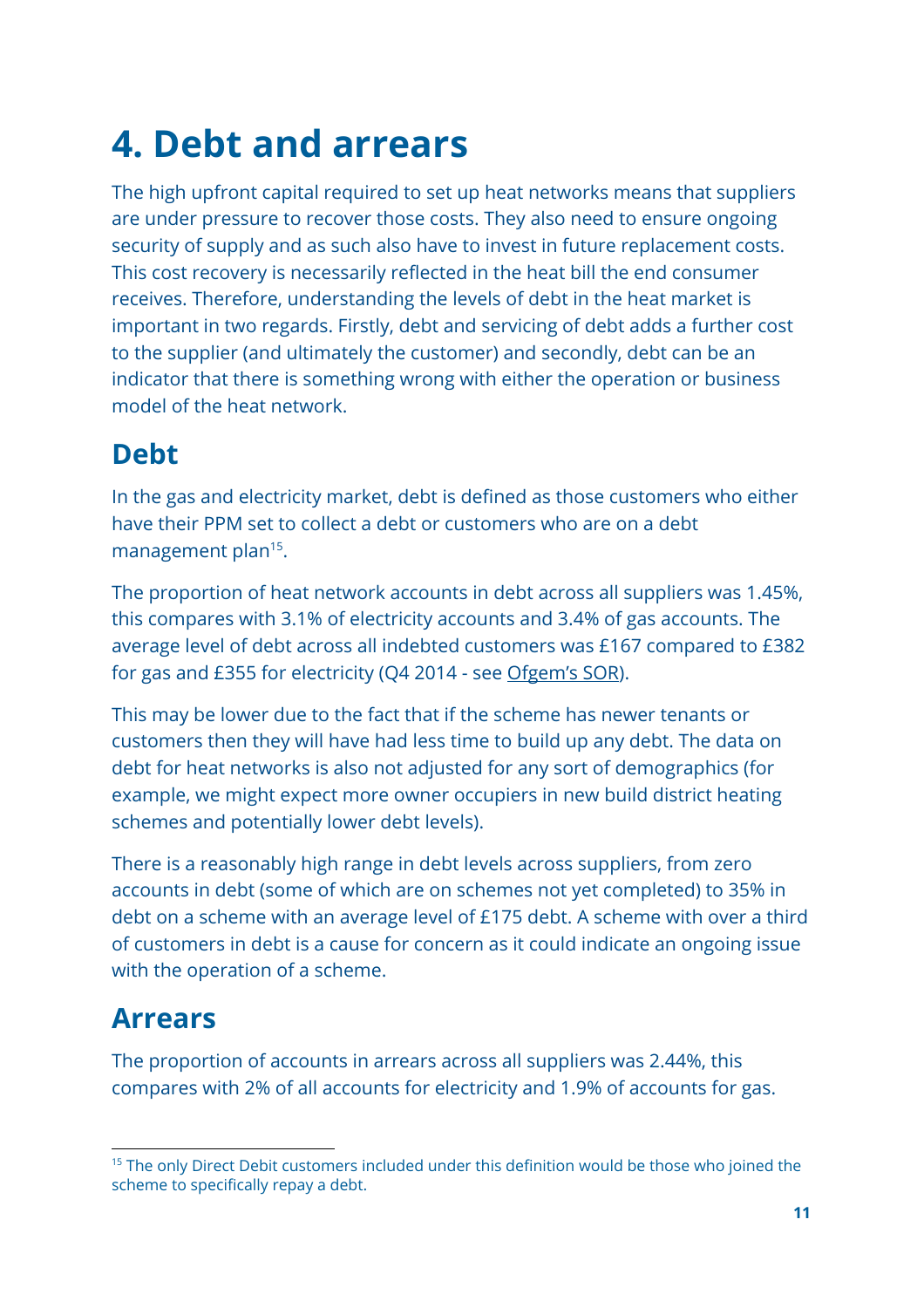The weighted average debt levels across all consumers in arrears is £240, compared to £481 for gas and £512 for electricity<sup>16</sup>.

There is a similarly high range in arrears, from zero to 18% with average arrears of £789 and 32% with an average of £546.

<sup>&</sup>lt;sup>16</sup> See Ofgem's Social [Obligations](https://www.ofgem.gov.uk/about-us/how-we-work/working-consumers/supplier-performance-social-obligations) Reporting for latest available figures.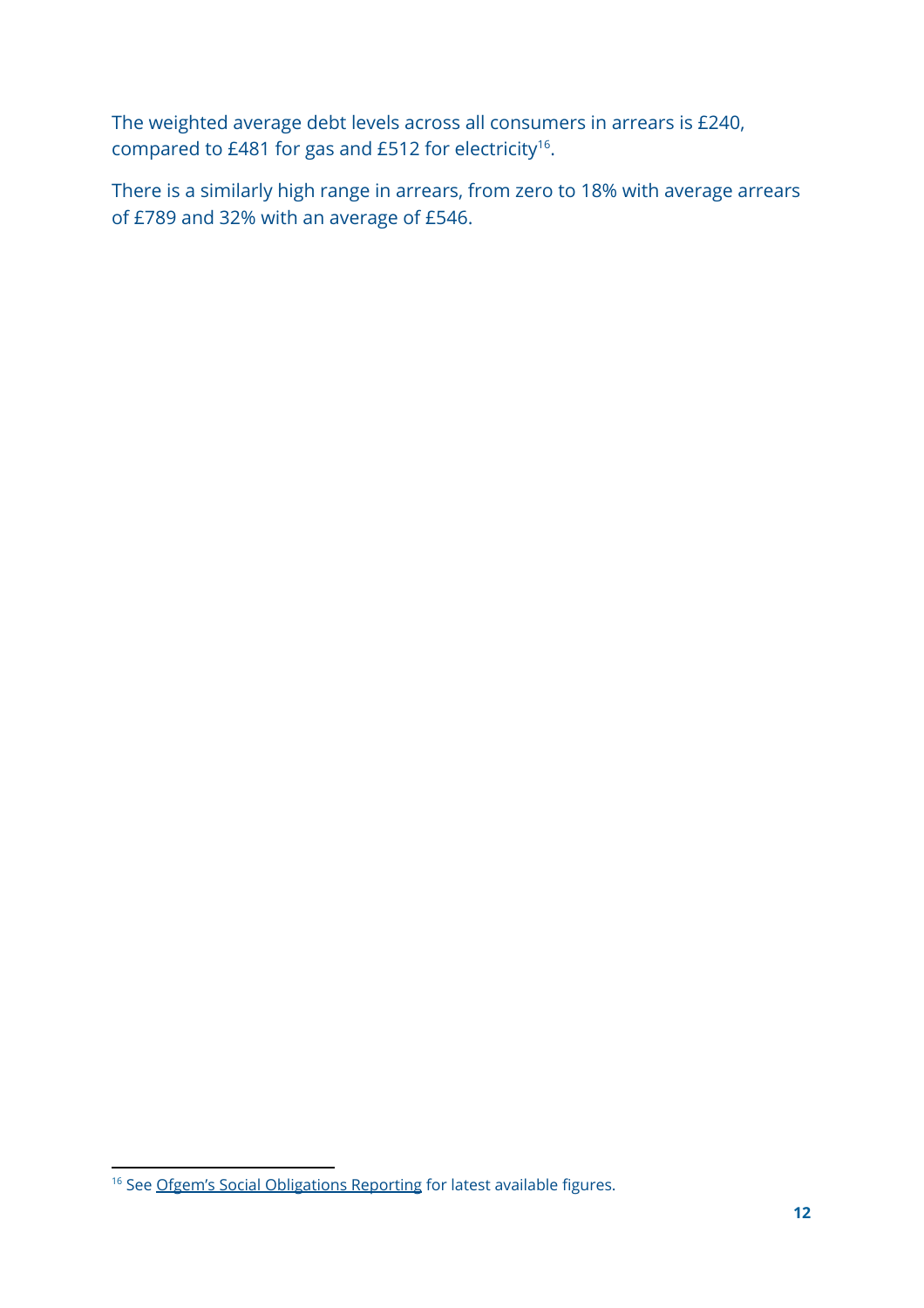### **Conclusions and recommendations**

### **Heat supply agreements**

Long-term contracts of 20 years or more that households connected to heat networks are generally obligated to sign mean that customers have no real choice over their supplier. In circumstances where customers are allowed to opt-out of a heat network they are often liable for disconnection costs and/or ongoing standing charges. In addition, the alternative heating systems available to customers opting out are likely to mean high upfront costs for installation and potentially high running costs when combined with ongoing costs from the heat network. This means customers have no real choice over their heating system.

#### *The lack of choice over supplier and the impact this has on the heat costs to customers should be assessed by the Competition and Markets Authority (CMA).*

### **Heat tariffs**

Heat suppliers are not currently offering much of a choice of tariffs to their customers. While it might be more difficult to provide customers with as much choice as we see in the regulated energy market, options should at least be available for high and low heat users.

The setting of heat tariffs is also complicated for consumers to understand. Heat suppliers are generally using "big 6" energy tariffs as a benchmark and, while this may be meaningful for consumers, these tariffs tend to be the more expensive in the market. Heat networks also tend to buy gas in bulk which is cheaper. This challenges the use of these tariffs as an appropriate benchmark and whether it is a fair comparison for heat customers. *Citizens Advice wants heat suppliers to develop and use a more appropriate benchmarking system to assess the affordability and comparability of their prices.*

There are a wide range of standing charges and we have focused on how these are calculated and indexed. It is difficult to determine whether the range of costs reported is fair because of the individual nature of schemes and how they are operated.

There could be a risk that suppliers may over or under- recover their costs through standing charges. Regular reviews of the standing charge may offer opportunities to make changes. These reviews should offer the opportunity to "reset" the charges separate from the normal indexation, which could either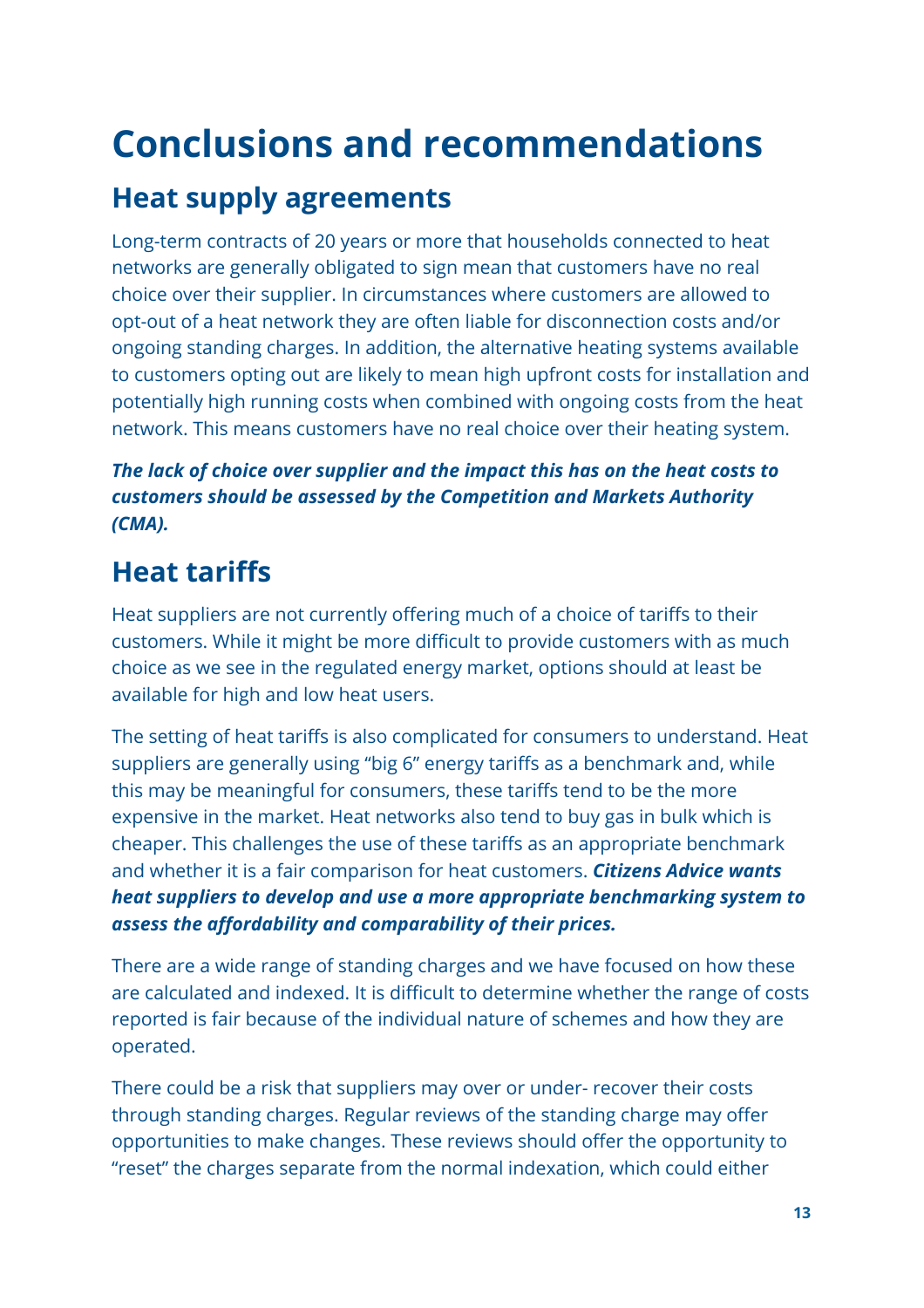increase or decrease the costs to consumers depending on the scheme performance.

In addition, heat suppliers are using the Retail Price Index (RPI), or a combination of RPI and other indices, to account for inflation to their standing charges. Given that RPI does not meet international standards and has had its designation as a national statistic removed<sup>17</sup>, we believe it should not be used as the basis, whole or in part, for calculating inflation on heat network standing charges.

*Where standing charges are linked to inflation, suppliers should be using the Consumer Price Index (CPI) to ensure fairness and parity for consumers, especially those who are more vulnerable and may be in receipt of benefits.*

*Best practice may be to separate the ongoing maintenance and capital replacement aspects of the standing charge. This will help consumers to better understand what they are paying for. The money for capital replacement can be held separately as an assurance to consumers that this will not be used for any other purpose (similar to a sinking fund run by a freeholder).*

*Citizens Advice recommends that the Heat Trust develops best practice for heat suppliers regarding cost recovery through standing charges and variable charges to consumers.*

### **Metering**

There is a lack of choice available to consumers of heat networks when it comes to type of heat meter. Some households prefer Pre-Payment Meters (PPMs) as they enable them to keep a closer control of their energy bills and budget accordingly.

*Where systems allow, Citizens Advice would like to see all suppliers offering a choice of PPM meters to customers that would prefer them. These should be offered at no additional cost.*

#### **Debt and arrears**

It is pleasing to see that overall the level of debt and arrears in the heat sector is lower than that of the gas and electricity markets. However, it is important to note that this is only a snapshot of the market as a whole covering just 7 heat

<sup>17</sup> UK Statistics Authority,

[https://www.statisticsauthority.gov.uk/monitoring-and-assessment/assessment/register-of-de-de](https://www.statisticsauthority.gov.uk/monitoring-and-assessment/assessment/register-of-de-designations/) [signations/](https://www.statisticsauthority.gov.uk/monitoring-and-assessment/assessment/register-of-de-designations/) [accessed 7/4/2017]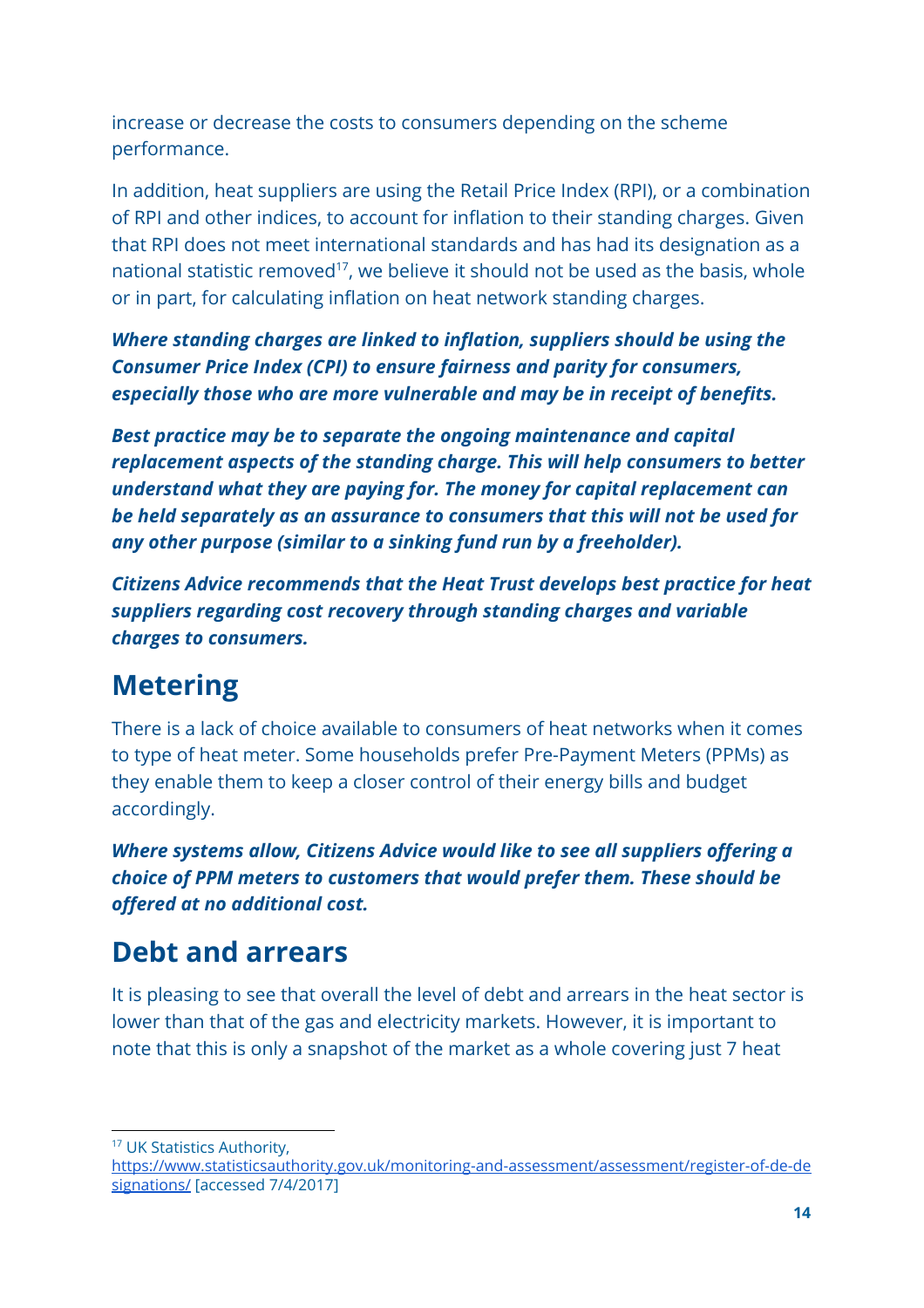suppliers and for some of those suppliers it does not cover all of their networks . 18

*As the sector grows, given the high level of debt on some networks, it will be important for heat network suppliers to monitor their levels of debt and ensure robust processes are in place to appropriately handle debt and arrears for customers, especially in relation to vulnerable consumers.*

<sup>&</sup>lt;sup>18</sup> Some suppliers provide operational services for networks owned by other companies. This means that there is no uniform method of operation across all sites. Therefore, these suppliers provided details of some of the most appropriate sites for this research.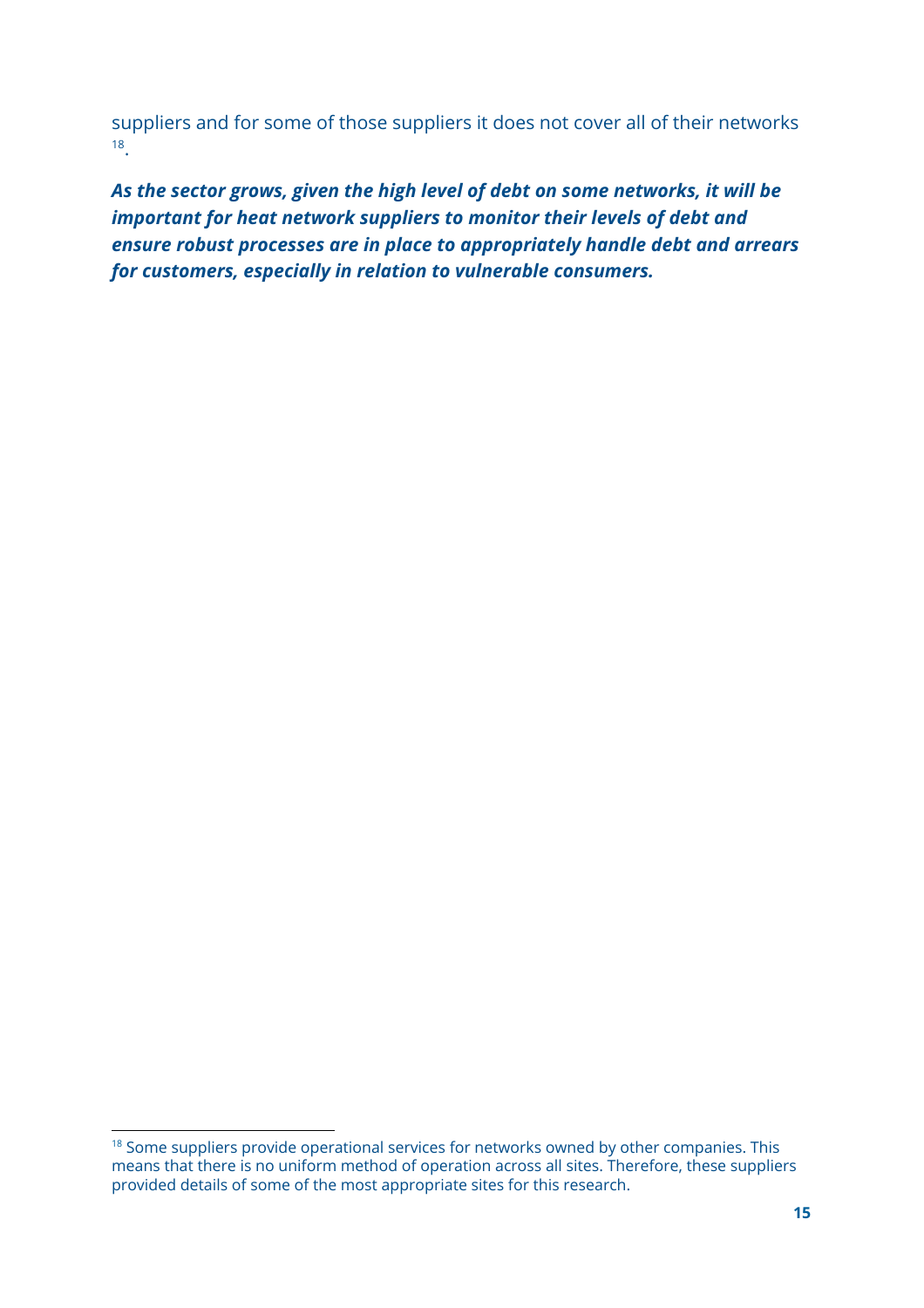### **Appendix A - questionnaire**

Name of heat scheme (if completing for multiple schemes):

How many heat customers do you supply? How many of these are domestic and how many are non-domestic?

How many heat tariffs do you offer your customers? Please provide further details of each [free text]

What does your heat service provide to the customer? [drop down heat only/heat & hot water/hot water only]

How do you calculate your tariff(s)? [free text]

Do you include a standing charge in your heat bills? [drop down Yes/No]

If yes, please provide details of all the items the standing charge includes: [free text]

If not are any fixed system costs recovered in another way (e.g. through property maintenance charges)? Please provide details. [free text]

Where a standing charge is applied please state how much it is and on what basis it is applied (i.e. per day/week/month or annual figure). Please also state if this varies based on tariff type. [free text]

Do customers have a choice of credit or prepayment meters? If there is no choice please explain your reasoning for that. [Free text - to allow for explanation]

How long are your contracts for new customers:

- No long term contracts
- 5 to 9 years
- 10 to 14 years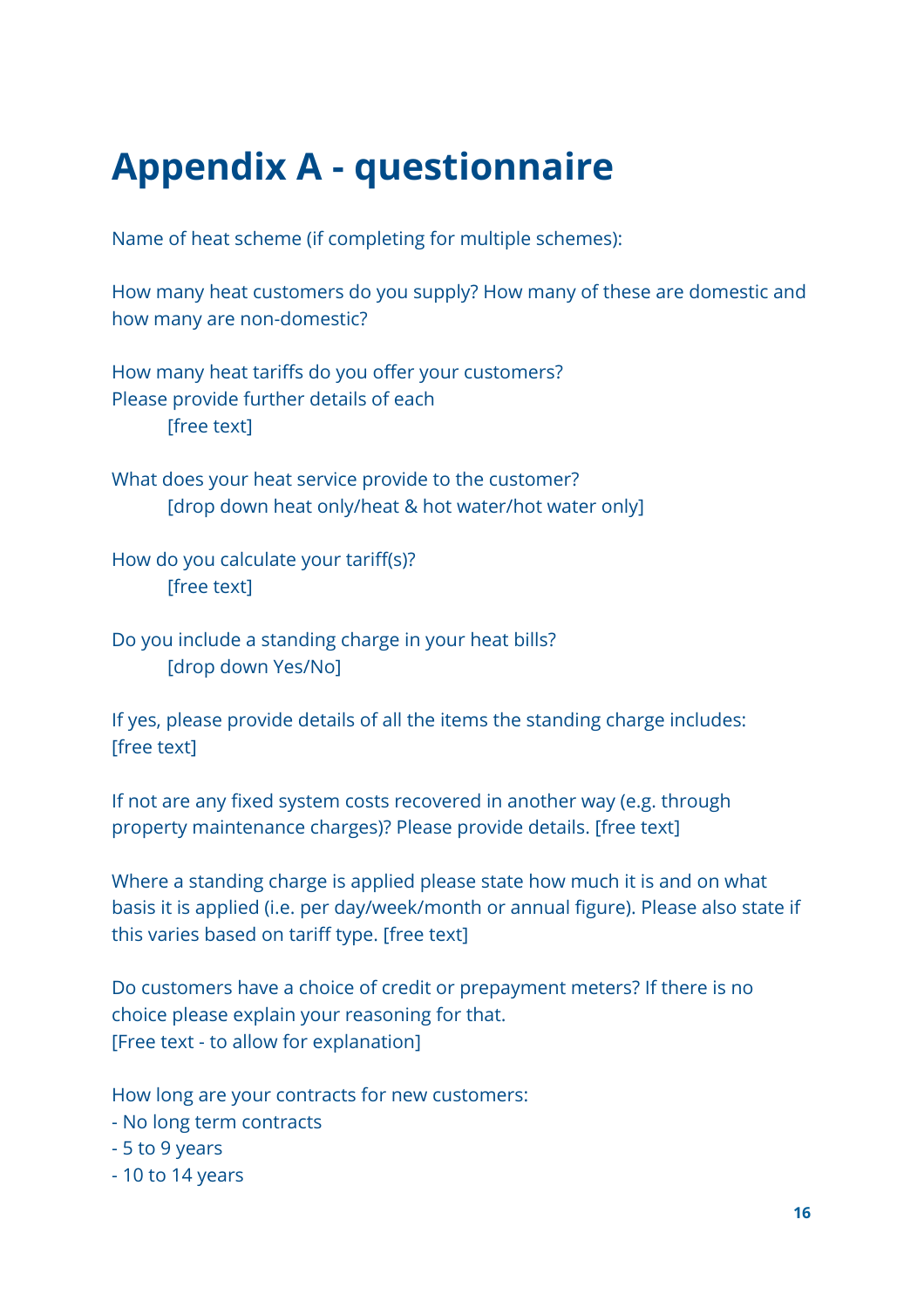- 15 to 19 years

- 20 to 24 years

- over 25 years

[drop down selection]

Are customers able to opt out of receiving heat from you?

- Yes
- No

[drop down selection]

If customers are able to opt out of receiving heat from you would any penalties or charges apply?

- No penalties
- Standing charge would still apply
- Other

[drop down selection]

How many of your heat customers are classified as being in debt (debt is defined as being when there is an arrangement in place to repay the debt)?

[free text]

What is the average level of debt remaining for customers who are classified as being in debt?

[free text]

How many of your heat customers are classified as being in arrears (arrears are defined as being when there is debt but with no arrangement in place for this to be repaid)? [free text]

What is the average level of debt remaining for customers who are classified as being in arrears? [free text]

Is there anything else you would like to share with us about your customer billing and billing systems? [free text]

Please indicate using question numbers any areas where the aspects of the scheme are not under your control, and explain why this is the case. [free text]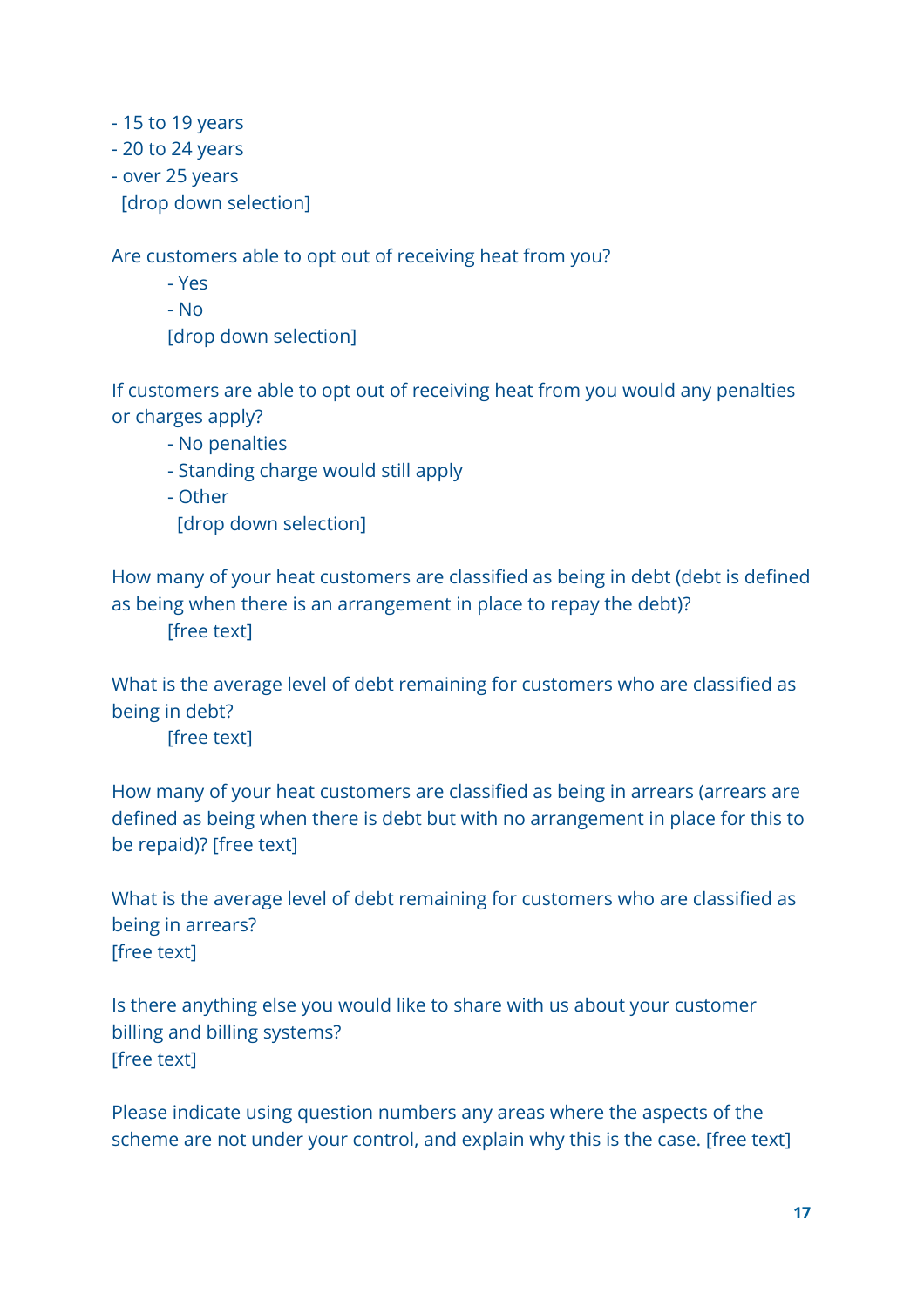### **Appendix B - Snapshot of customer complaints**

Throughout 2016 Citizens Advice received an increasing number of complaints from consumers on district heat networks. These complaints provide us with valuable insight into the consumer experience of customers receiving their heating and hot water through these networks.

#### **Customer bills**

The majority of complaints we receive are related to customer bills. Common complaints are that bills are too expensive in comparison to alternative heating systems or that the costs exceed the estimates that they were provided with before moving into their home.

"When I moved into my new home I was assured that the heating costs would be no more than a traditional gas boiler. But I am paying £1 a day for my heat and hot water, as gas boiler would only cost me 30p a day"

"When I moved in I was guaranteed that my energy costs would be £334 a year. Since moving in I have found out that the standing charges for the communal heating system along are £450 a year. My total energy bill is going to be £1,500 a year considerably more than I was led to believe"

Some customers questioned their tariffs and standing charges. Another query was whether a customer had to pay standing charges for a system they were not using.

"I don't use any heat from the district heating system we have but I am still expected to pay the standing charge. I have tried to withdraw from my contract but I am not allowed to"

"I am on a district heating system and my tariff is for unlimited use. Despite this I would like to see evidence of my use and meter readings but my supplier won't let me see this. What options are available for me to dispute this?"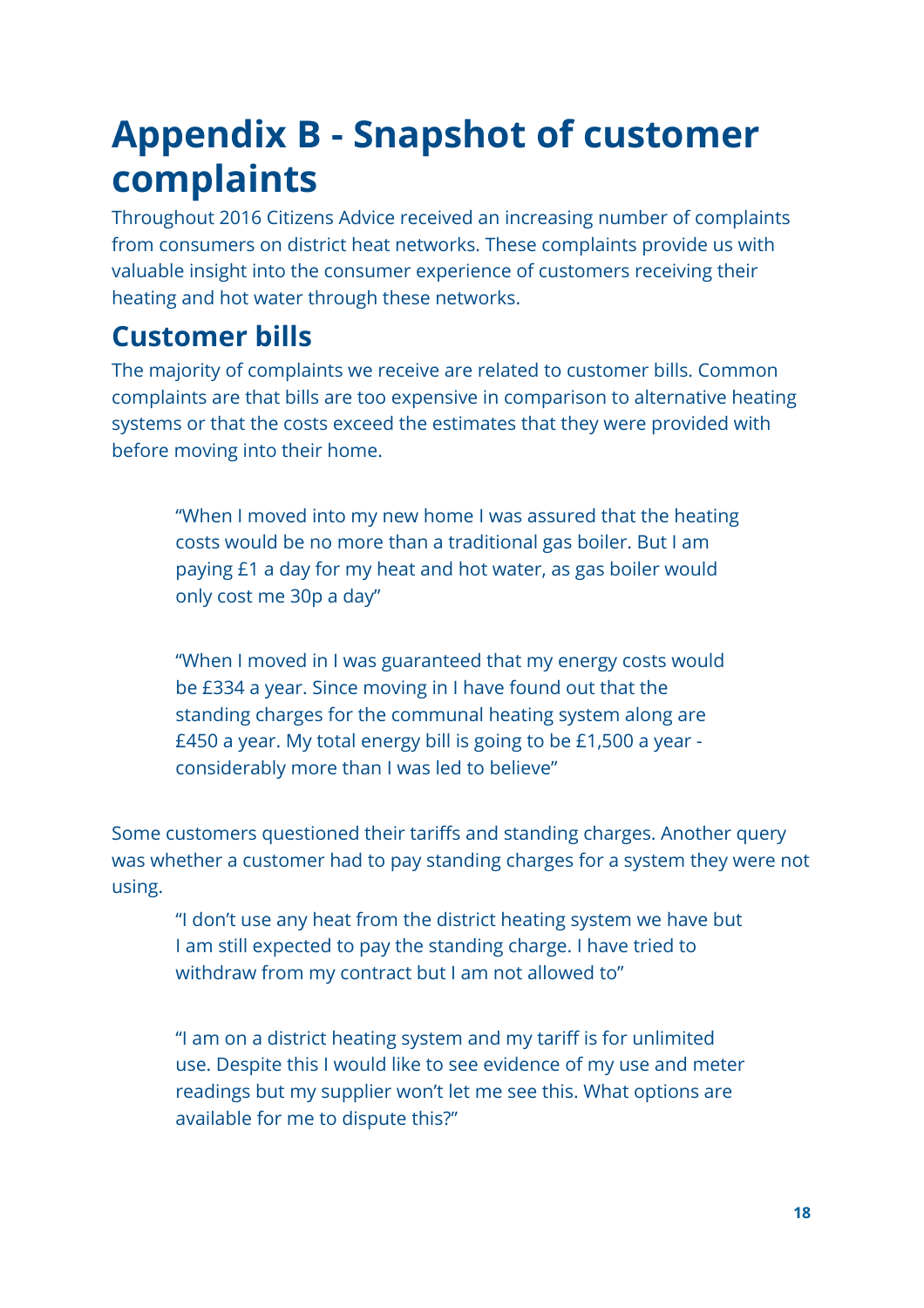#### **Heat Supply Contracts**

Many consumers expressed concern that they couldn't choose their energy supplier and expressed feeling "stuck" or "locked into" lengthy contracts.

"After moving into my property with a district heating system I received a high bill. I looked into changing my supplier and discovered I am unable to do this and am locked into a contract. I want to know what my rights are regarding changing supplier."

#### **Metering**

We also received a number of complaints where consumers called seeking advice on how to get help when their heat meters were not functioning properly or being read correctly.

"My wife and I are disabled pensioners. We moved into this home because we were told that the meter could be read remotely. Now our supplier is saying that is not the case and we can't change supplier or get help through the Ombudsman"

"I moved into my home two and a half years ago. I have a meter to measure the amount of heat I use from the central boiler that supplies lots of different homes. During that time I have not had a bill because none of the individual meters were working. Now all of a sudden I have a big bill covering the whole period."

#### **Debt and arrears**

Consumers are also reporting issues with debt on heat networks with some being threatened with disconnection. The complaints we received also indicate a lack of understanding of any supplier complaints process and any protections they may have.

"I have received a backdated bill from my supplier but because I am on a district heating scheme I have been advised that my supplier does not have to abide by the backbilling code."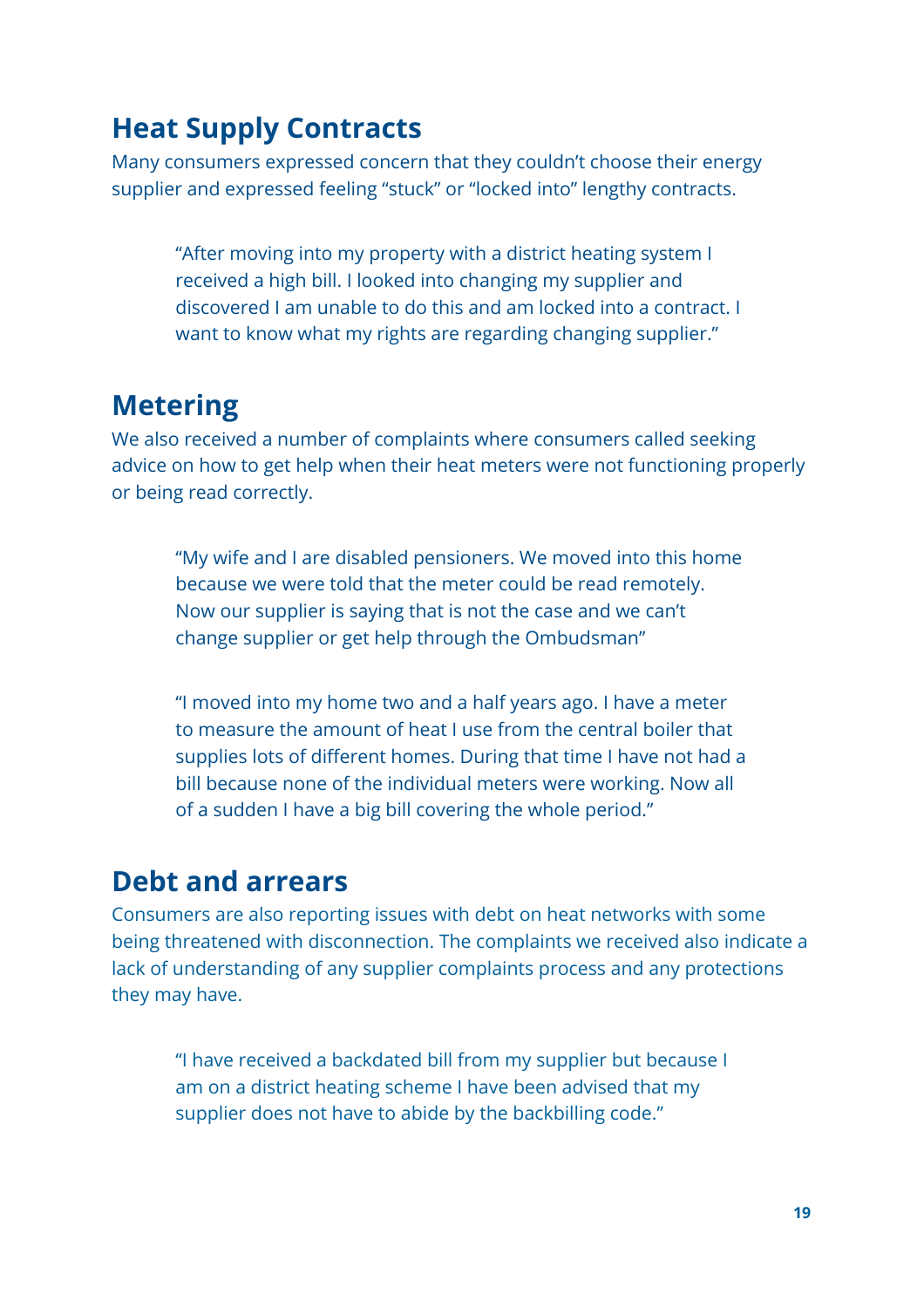"My supplier told us that there was a broken pipe in the heat network and this was causing the bills to be higher than normal. They said this would be corrected once the issue was fixed. Now I have received a bill that still doesn't look right but I have told I have until the end of the week to pay or I will be disconnected."